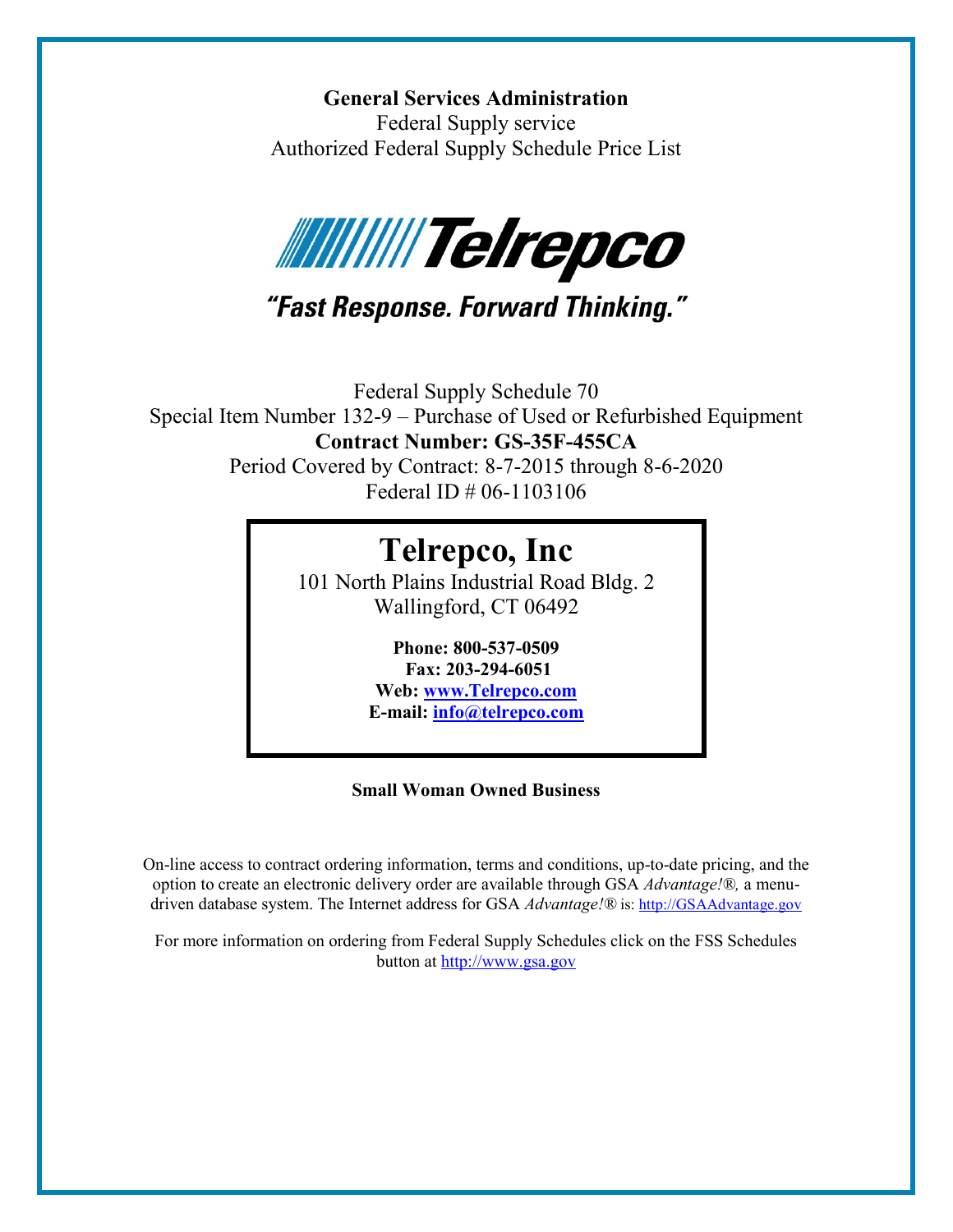## **Ordering Information**

- 1a. SINS: 132-9 Purchase of Used or Refurbished Equipment
- 1b. Lowest Priced Model:
	- Model Number: CF-30CT-B (MK1) Price: \$688.83
- 1c. N/A
- 2. Maximum Order- \$500,000.00
- 3. Minimum Order- \$688.83
- 4. Geographic Coverage- United States
- 5. Points of Production Wallingford, CT. United States
- 6 Prices shown here are net to the Government
- 7. Quantity Discounts- 4% Discount over 10K
- 8. Prompt Payment Terms- 2% Net 15
- 9a. Acceptance of government purchase card up to micro-purchase threshold: Visa and MasterCard
- 9b. Purchase cards are accepted above micro purchase threshold
- 10. Foreign Items- None
- 11a. Time of Delivery- 30 days
- 11b. Expedited Delivery- 7-10 days contingent upon item availability. Delivery represents shipment from facility and not to destination
- 11c. Overnight and  $2^{nd}$  Day Delivery: customer may call for availability and rates for overnight and  $2^{nd}$  day delivery.
- 11d. Urgent requirements- Customers are encouraged to contact the contractor for the purpose of accelerated delivery
- 12. FOB Point- Destination
- 13a. Ordering Address- Same as contractor
- 13b. Ordering Procedure: For Supplies and Services, the ordering procedures, information on Blanket Purchase Agreements (BPA'S), and a sample BPA can be found at the GSA/FSS Schedule homepage (gsa.gov/schedules)
- 14. Payment address: PO Box 780, Wallingford, CT. 06492
- 15. Warranty Provisions- See attached Telrepco Warranty
- 16. Export Packing Charges- N/A
- 17. Terms and Conditions of government purchase card acceptance: Contractor will accept government purchase card for all orders above and below the micro-purchase threshold
- 18. Terms and conditions of rental maintenance and repair.- N/A
- 19. Terms and Conditions of Installation- N/A
- 20. Terms and Conditions of repair parts indicating date of parts price lists and any discounts from list prices- N/A
- 20a. Terms and conditions for any other services- N/A
- 21. List of Service and distribution points- N/A
- 22. List of participating dealers- N/A
- 23. Preventative maintenance- N/A
- 24a. Special attributes such as environmental attributes (e.g. Recycled content, energy efficiency, and/or reduced pollutants). N/A
- 24b. Section 508 Compliance for EIT: As applicable
- 25. Duns Number- 15-174-5551
- 26. Notification regarding registration in system for award management (SAM) database: Active Cage Code: 01WU3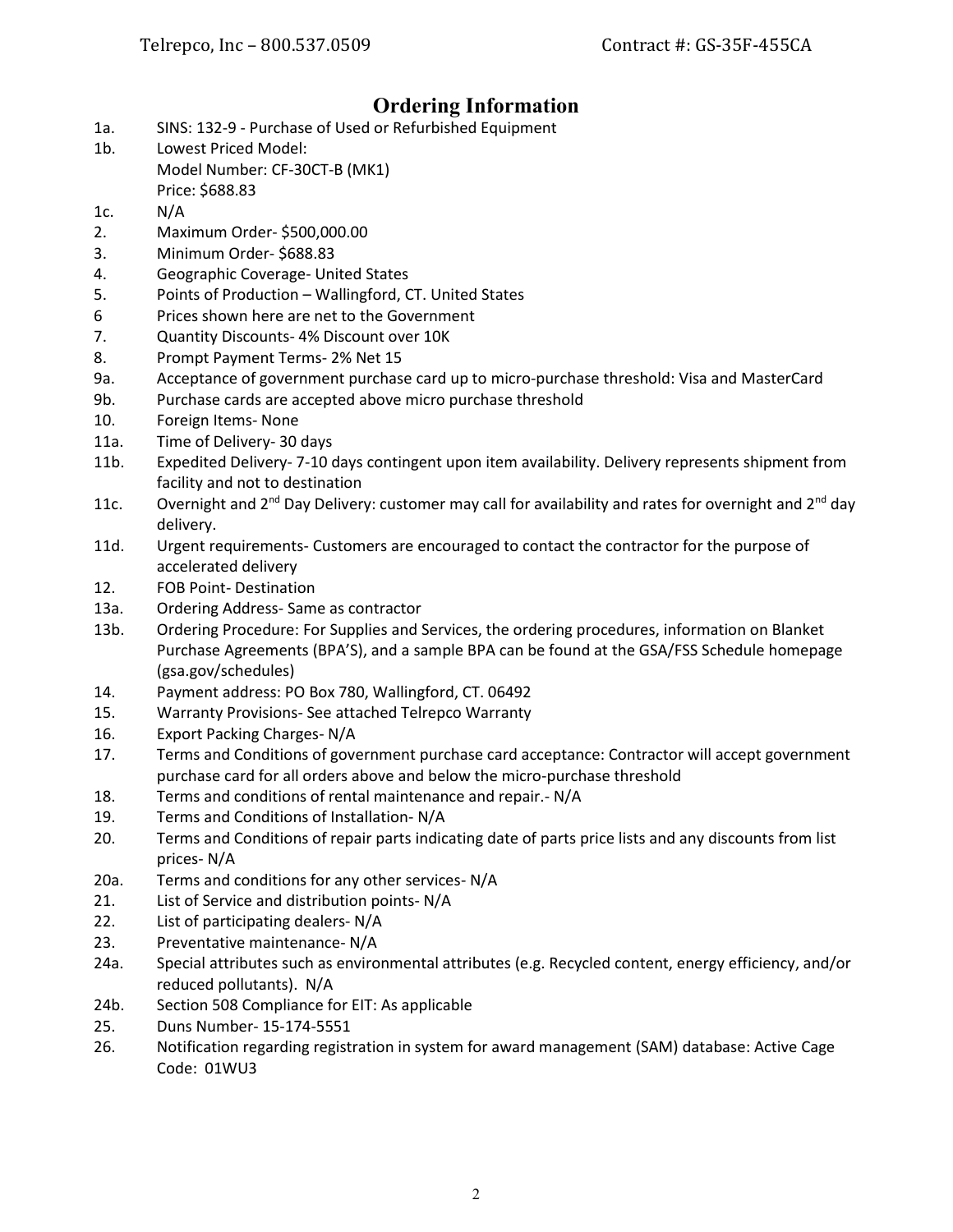| <b>Product Name</b>             | <b>Product Number</b> | Price      |
|---------------------------------|-----------------------|------------|
| Refurbished Toughbook CF-19 MK3 | $CF-19KH-B(MK3)$      | \$862.11   |
| Refurbished Toughbook CF-19 MK4 | CF-19RH-B (MK4)       | \$909.77   |
| Refurbished Toughbook CF-19 MK5 | $CF-19AH-B(MK5)$      | \$953.10   |
| Refurbished Toughbook CF-30 MK1 | CF-30CT-B (MK1)       | \$368.24   |
| Refurbished Toughbook CF-30 MK2 | $CF-30FT-B (MK2)$     | \$411.56   |
| Refurbished Toughbook CF-30 MK3 | CF-30KT-B (MK3)       | \$688.83   |
| Refurbished Toughbook CF-31 MK1 | $CF-31AT-B(MK1)$      | \$1,208.70 |
| Refurbished Toughbook CF-31 MK2 | $CF-31JE-B(MK2)$      | \$1,122.05 |
| Refurbished Toughbook CF-31 MK3 | $CF-31SE-B(MK3)$      | \$1,208.70 |
| Refurbished Toughbook CF-31 MK4 | $CF-31WF-B(MK4)$      | \$1,295.34 |

## **Product: Refurbished Toughbook CF-19 MK3**

Grade "A" Refurbished Panasonic Toughbook CF-19 MK3 rugged convertible laptop configured with Intel Core 2 Duo 1.2 GHz Processor, 4 GB RAM, 250GB solid state drive, WiFi, Bluetooth, Windows 7 Professional, and 3 year Telrepco warranty

## **Product: Refurbished Toughbook CF-19 MK4**

Grade "A" Refurbished Panasonic Toughbook CF-19 MK4 rugged convertible laptop configured with Intel Core i5 1.2 GHz Processor, 8 GB RAM, 250GB solid state drive, WiFi, Bluetooth, Windows 7 or Windows 10 Professional, and 3 year Telrepco warranty

## **Product: Refurbished Toughbook CF-19 MK5**

Grade "A" Refurbished Panasonic Toughbook CF-19 MK5 rugged convertible laptop configured with Intel Core i5-2520M 2.5 GHz vPro Processor, 8 GB RAM, 250GB solid state drive, WiFi, Bluetooth, Windows 7 or Windows 10 Professional, and 3 year Telrepco warranty

## **Product: Refurbished Toughbook CF-30 MK1**

Grade "A" Refurbished Panasonic Toughbook CF-30 MK1 rugged laptop configured with Intel Core Duo 1.60GHz Processor, 4GB RAM, 80GB Hard drive, WiFi, Bluetooth, Windows 7 Professional, and 1 year Telrepco Warranty

## **Product: Refurbished Toughbook CF-30 MK2**

Grade "A" Refurbished Panasonic Toughbook CF-30 MK2 rugged laptop configured with Intel Core 2 Duo 1.66GHz Processor, 4GB RAM, 80GB Hard drive, WiFi, Bluetooth, Windows 7 Professional, and 1 year Telrepco warranty

## **Product: Refurbished Toughbook CF-30 MK3**

Grade "A" Refurbished Panasonic Toughbook CF-30 MK3 rugged laptop configured with Intel Core 2 Duo 1.6GHz Processor, 4GB RAM, 80GB Hard drive, WiFi, Bluetooth, Windows 7 Professional, and 3 year Telrepco warranty

## **Product: Refurbished Toughbook CF-31 MK1**

Grade "A" Refurbished Panasonic Toughbook CF-31 MK1 rugged laptop configured with Intel Core i5-520M 2.40GHz vPro Processor, 8GB RAM, 160 GB Hard drive, WiFi, Bluetooth, Windows 7 or Windows 10 Professional, and 3 year Telrepco warranty

## **Product: Refurbished Toughbook CF-31 MK2**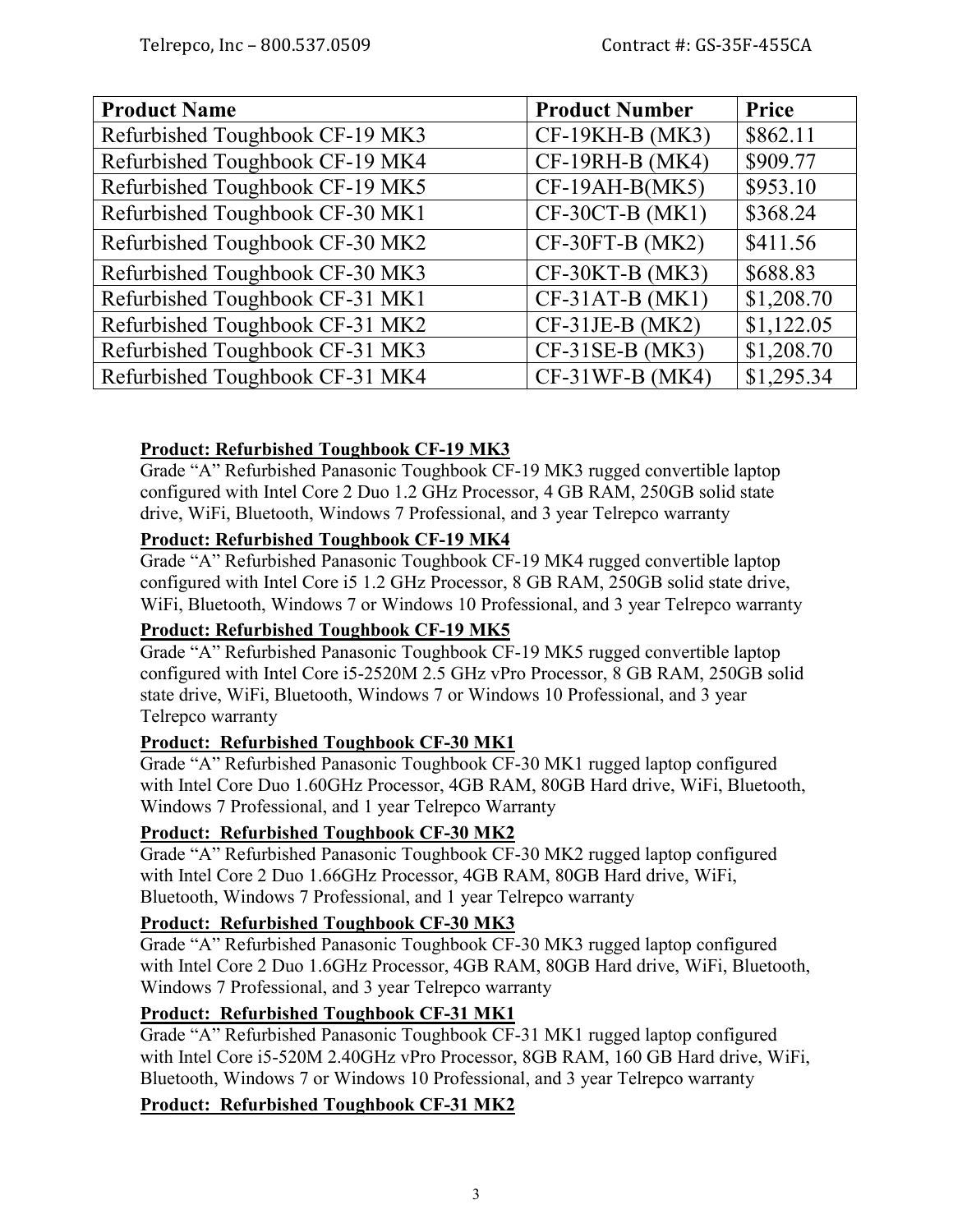Telrepco, Inc – 800.537.0509 Contract #: GS-35F-455CA

Grade "A" Refurbished Panasonic Toughbook CF-31 MK2 rugged laptop configured with Intel Core i5-2520M 2.50GHz vPro Processor, 8GB RAM, 250 GB solid state drive, WiFi, Bluetooth, Windows 7 or Windows 10 Professional, and 3 year Telrepco warranty

#### **Product: Refurbished Toughbook CF-31 MK3**

Grade "A" Refurbished Panasonic Toughbook CF-31 MK3 rugged laptop configured with Intel Core i5-3320M 2.60GHz vPro Processor, 8GB RAM, 250 GB solid drive, WiFi, Bluetooth, Windows 7 or Windows 10 Professional, and 3 year Telrepco warranty

#### **Product: Refurbished Toughbook CF-31 MK4**

Grade "A" Refurbished Panasonic Toughbook CF-31 MK4 rugged laptop configured with Intel Core i5-3340M 2.70GHz vPro Processor, 8GB RAM, 250 GB solid drive, WiFi, Bluetooth, Windows 7 or Windows 10 Professional, and 3 year Telrepco warranty

#### **TERMS AND CONDITIONS APPLICABLE TO PURCHASE OF GENERAL PURPOSE COMMERCIAL INFORMATION TECHNOLOGY USED OR REFURBISHED EQUIPMENT (SPECIAL ITEM NUMBER 132-9)**

#### **1. MATERIAL AND WORKMANSHIP**

All equipment furnished hereunder must satisfactorily perform the function for which it is intended.

## **2. ORDER**

Written orders, EDI orders (GSA Advantage! and FACNET), credit card orders, and orders placed under blanket purchase agreements (BPA) agreements shall be the basis for purchase in accordance with the provisions of this contract. If time of delivery extends beyond the expiration date of the contract, the Contractor will be obligated to meet the delivery and installation date specified in the original order.

For credit card orders and BPAs, telephone orders are permissible.

#### **3. TRANSPORTATION OF EQUIPMENT**

FOB DESTINATION. Prices cover equipment delivery to destination, for any location within the geographic scope of this contract.

## **4. INSTALLATION AND TECHNICAL SERVICES**

a. **INSTALLATION**: When the equipment provided under this contract is not normally selfinstallable, the Contractor's technical personnel shall be available to the ordering activity, at the ordering activity's location, to install the equipment and to train ordering activity personnel in the use and maintenance of the equipment. The charges, if any, for such services are listed below, or in the price schedule:

b. **INSTALLATION, DEINSTALLATION, REINSTALLATION**: The Davis-Bacon Act (40 U.S.C. 276a-276a-7) provides that contracts in excess of \$2,000 to which the United States or the District of Columbia is a party for construction, alteration, or repair (including painting and decorating) of public buildings or public works with the United States, shall contain a clause that no laborer or mechanic employed directly upon the site of the work shall received less than the prevailing wage rates as determined by the Secretary of Labor. The requirements of the Davis-Bacon Act do not apply if the construction work is incidental to the furnishing of supplies, equipment, or services. For example, the requirements do not apply to simple installation or alteration of a public building or public work that is incidental to furnishing supplies or equipment under a supply contract. However, if the construction, alteration or repair is segregable and exceeds \$2,000, then the requirements of the Davis-Bacon Act apply.

The ordering activity issuing the task order against this contract will be responsible for proper administration and enforcement of the Federal labor standards covered by the Davis-Bacon Act. The proper Davis-Bacon wage determination will be issued by the ordering activity at the time a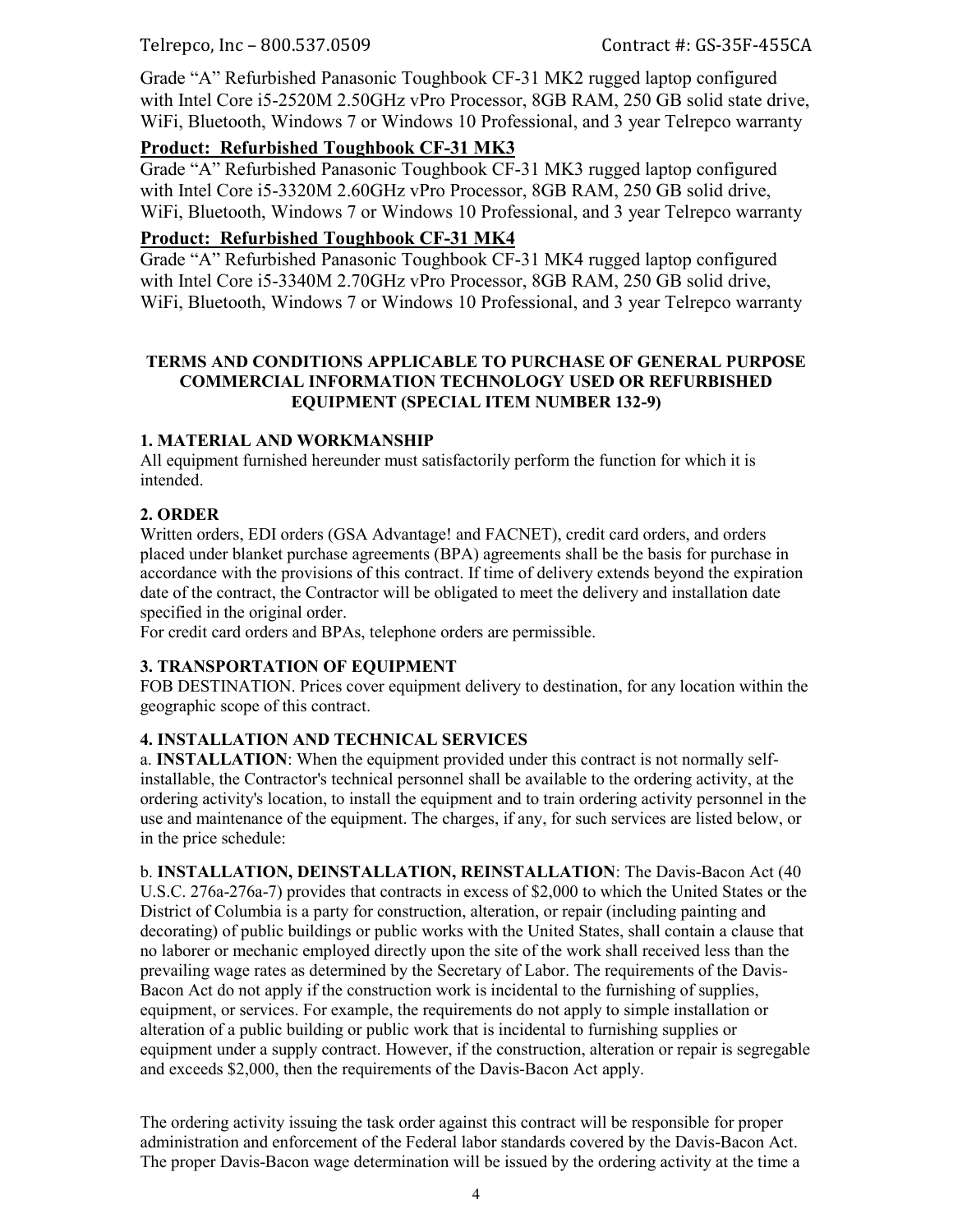request for quotations is made for applicable construction classified installation, de-installation, and reinstallation services under SIN 132-8 or SIN 132-9.

c. **OPERATING AND MAINTENANCE MANUALS:** The Contractor shall furnish the ordering activity with one (1) copy of all operating and maintenance manuals which are normally provided with the equipment being purchased.

#### **5. INSPECTION/ACCEPTANCE**

The Contractor shall only tender for acceptance those items that conform to the requirements of this contract. The ordering activity reserves the right to inspect or test any equipment that has been tendered for acceptance. The ordering activity may require repair or replacement of nonconforming equipment at no increase in contract price. The ordering activity must exercise its post acceptance rights (1) within a reasonable time after the defect was discovered or should have been discovered; and (2) before any substantial change occurs in the condition of the item, unless the change is due to the defect in the item.

#### **6. WARRANTY**

a. Unless specified otherwise in this contract, the Contractor's standard commercial warranty as stated in the contract's commercial pricelist will apply to this contract.

## **Telrepco, Inc.**  **Standard Limited Warranty**

Telrepco, Inc. provides a mail-in depot, standard limited warranty on Telrepco fully refurbished Toughbooks. The warranty is clearly stated and included in the original sale price. Warranty period begins from the date on the original invoice. Coverage will include repair of purchaser's unit(s) with new, rebuilt or used parts, free of charge in the U.S.A, in the event of defects in materials and/or workmanship. Coverage of each such unit specifically excludes software, and any other options or accessories not provided by Telrepco. The purchaser will be entitled to a level of service that is comparable to the service provided by the original manufacturer during its specified warranty period. Additionally, please note that purchaser will be liable for an estimate fee (\$120.00 flat rate per unit) for non-warranty work even if the total of the estimate is not authorized for repair or replacement.

The Telrepco warranty applies solely to the original purchaser and cannot be transferred without the written authorization from Telrepco, Inc. Telrepco Inc. will verify warranty status by identification of serial number recorded on unit, matched to serial number recorded on original invoice. The warranty program provides in-bound & return UPS ground freight for all inwarranty event repairs. Overnight freight/transportation service is available upon request as a fee based service.

The provisions of this warranty only apply to failures precipitated by defects detected in either material or workmanship that occurred in the course of normal usage. Damage attributable to either freight transit or as a result of utilizing non-Telrepco supplied parts will not be covered. Additionally, this warranty does not cover software related issues or failure that can be attributable to alteration, accident, physical misuse or damage, the introduction of liquid or other foreign material into the unit, abuse, neglect, installation, maladjustment of user controls, faulty maintenance, alteration or service by an entity other than approved by Telrepco, or damage that is attributable to acts of God.

#### **Limits/Exclusions:**

There are no other express warranties other than those presented immediately above. Telrepco, Inc. shall not be liable for loss of data or other incidental losses resulting from the repair of this unit or that arises out of any breach of this limited warranty. All express and implied warranties, including the warranties of merchantability and fitness for a particular purpose are limited to the applicable warranty period that is set forth above. It shall be the user's responsibility to perform back up of any/all data prior to sending unit in for repair.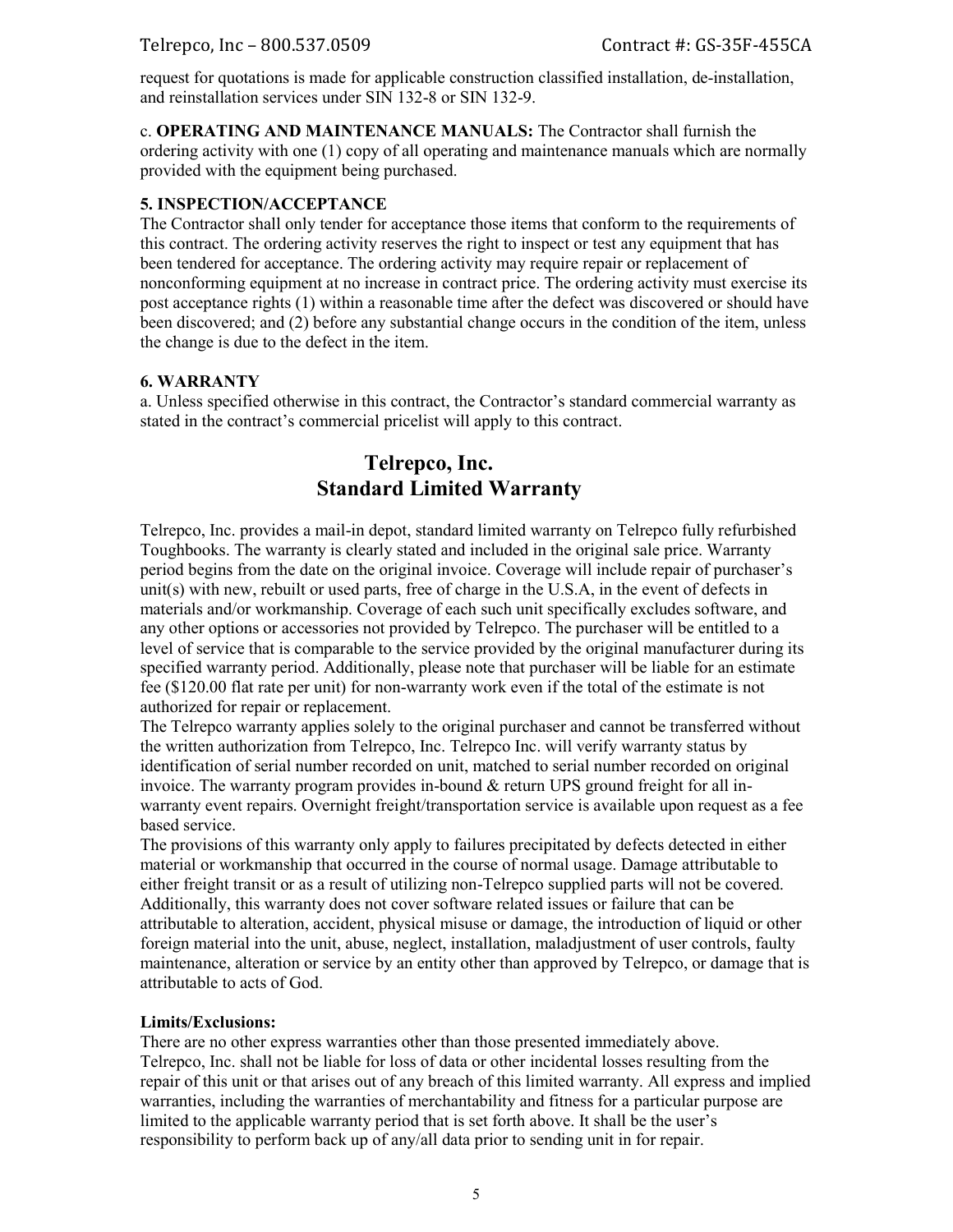## **Repair Procedures and Guidelines**

#### **Authorization Process:**

In the event that a problem occurs with your laptop computer unit during or after your warranty period you are encouraged to contact our Repair Service Department at (800) 537-0509 extension 249 or email custservice@telrepco.com to request a return authorization (RA) number. Please provide to Repair Service the following information: State your company name, your phone number, full model number, unit serial number and detailed description of the problem. This information will enable Telrepco to verify your warranty status.

#### **Shipping Instructions:**

- Upon receipt of an authorization number, each shipment must adhere to the following shipping guidelines to insure safe transit and that required information has been provided: If your laptop is under Telrepco warranty coverage for the repair requested, Telrepco will provide a shipping label via email to the client for In-bound shipping, UPS ground only.
- Laptop units sent for repair must be limited to one unit per box unless approved prior to shipment by customer service;
	- o Each laptop unit should be encased by a minimum of two inches of packing material on each of its sides.
	- $\circ$  In the box, a brief report detailing each of the laptop unit's defects along with the user's name, company name and address and phone number must be provided.
	- o Place a shipping label on the unit's box that highlights Telrepco, Inc.'s name and address 101 North Plains Industrial Road, Harvest Park Building #2, Wallingford, CT 06492 as well as the assigned authorization number.
- Inbound and return freight charges to Telrepco, Inc. are covered for all in-warranty repair orders via UPS ground. Client will be responsible for all freight charges if it is determined that required repairs are not covered by the warranty coverage program. In each such instance, associated freight charges will be detailed in the total cost estimate for all non-warranty repair work. . Accessories, other than laptop's AC adapter, are not to accompany the unit unless it is believed that the unit's problem can be attributed specifically to an accessory.

#### **Policy Governing Repairs:**

For those laptop units whose failures are covered by Telrepco, Inc.'s standard limited warranty terms, will be repaired and returned to specified customer in a period of three business days or less from the date the unit was received at Telrepco Inc.'s Wallingford, CT facility. For any and all out of warranty service that is required, a certified technician will determine all repairs that are necessary to restore the unit to proper working condition. Upon completion of this evaluation an estimate will be prepared and a service representative will then contact each customer for review and approval prior to any repair service performed. Each estimate will include Telrepco, Inc.'s diagnostic fee of \$120.00 (reflects the labor expense required to disassemble, reassemble and test) plus parts, shipping/handling and appropriate sales tax. In the event a customer decides not to proceed with the repair of the laptop unit the customer will still be responsible for the diagnostic fee (\$120.00) plus shipping/handling and sales tax to return each unit. Telrepco, Inc. will repair each laptop unit utilizing new or refurbished parts that have been provided by the OEM. Accepted methods of payment include: C.O.D (either cashier's check or money order), purchase order (after credit approval – terms net 30) or credit card (Master Card or Visa only). Return Shipment:

Telrepco, Inc fully intends to repair and ship a customer approved laptop unit within 3-5 business days from approval. In the event of conditions beyond Telrepco Inc.'s control (weather, parts availability or excessively damaged units) may cause Telrepco Inc. to deviate from this norm. As stated previously, return shipping and handling is at the customer's expense for all out of warranty repair and will be included in the estimated quote.

#### **Warranty Provision for Non-Warranty Repairs**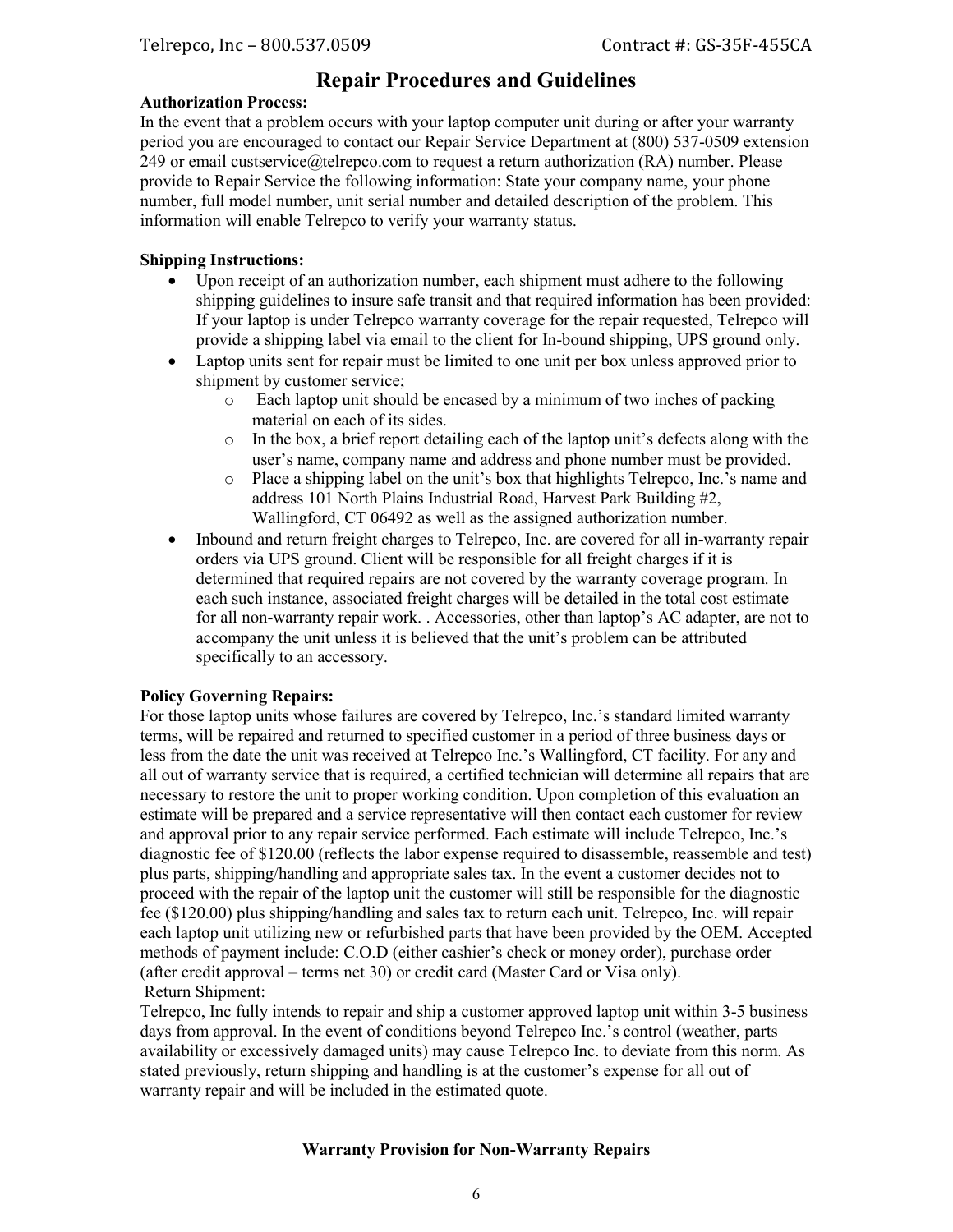Telrepco, Inc – 800.537.0509 Contract #: GS-35F-455CA

Telrepco, Inc. guarantees parts and labor for 90 days. This warranty only covers failures that are attributable to defects in materials or workmanship that occur during normal usage. It does not cover damage that occurs in shipment, or failures that result from alteration, accident, abuse, neglect, misuse, hardware and/or software installation, improper adjustment of consumer controls, faulty maintenance, modifications, service rendered by an agent other that Telrepco, Inc. or any damage that can be attributable to an act of God. Telrepco Inc. makes no warranties, expressed or implied, with respect to the software applications used or their mediums. Telrepco, Inc. will not be held responsible for any loss of data. Lastly,

Telrepco, Inc. will not be liable for any loss of business by customer or any other consequential damage.

Items not covered under warranty include, but are not restricted to the following:

1. Any item that is physically damaged.

- 2. AC sockets cracked
- 3. Cracked LCDs or LCD shields (Cracked or Worn anti-glare coating)
- 4. Main boards that don't work due to spillage or physical damage
- 5. Mashed MP sockets (Physical damage to plastic)
- 6. Missing or broken off antenna or covers
- 7. Loose hinges\*

8. Batteries\*\*

- 9. Stripped or missing screws
- 10. Sticky, worn, or broken key actuators on keyboard missing caps will be provided.
- 11. Missing antenna clasps (applies to Toughbooks with wireless option only)
- 12. Password removal (CMOS)
- 13. Bent pins in PC slots.
- 14. Wireless Modem Broadband version
- 15. Touchpanel\*\*\* (Non-functioning).

\*Loose hinges will be adjusted as part of the procedure to install/repair/replace any In-Warranty/Non-Warranty LCD. Loose hinge on its own is a Non-Warranty incident.

\*\*Batteries and AC Adapter are considered consumable product. Telrepco does warranty batteries and AC adapters that Telrepco sells, providing the serial number is valid and is within the warranty period as invoiced.

\*\*\*Touchpanels installed by Telrepco on Telrepco refurbished Toughbooks, and Toughbooks under the Telrepco Enhanced Extended Warranty Program will be covered providing the Toughbook serial number is valid and is within the Telrepco Standard or Extended Warranty period.

Telrepco Inc. covers warranty period for all Out of Warranty repairs for 90 (ninety) days. Parts and labor are included in this limited warranty.

Telrepco, Inc.'s standard limited warranty applies only to the original purchaser and can not be transferred without the written approval of Telrepco, Inc.

All prices presented within this document are subject to change soley at Telrepco, Inc.'s discretion and without prior notification.

b. The Contractor warrants and implies that the items delivered hereunder are merchantable and fit for use for the particular purpose described in this contract.

c. Limitation of Liability: Except as otherwise provided by an express or implied warranty, the Contractor will not be liable to the ordering activity for consequential damages resulting from any defect or deficiencies in accepted items.

d. If inspection and repair of defective equipment under this warranty will be performed at the Contractor's plant, the address is as follows:

#### **7. PURCHASE PRICE FOR ORDERED EQUIPMENT**